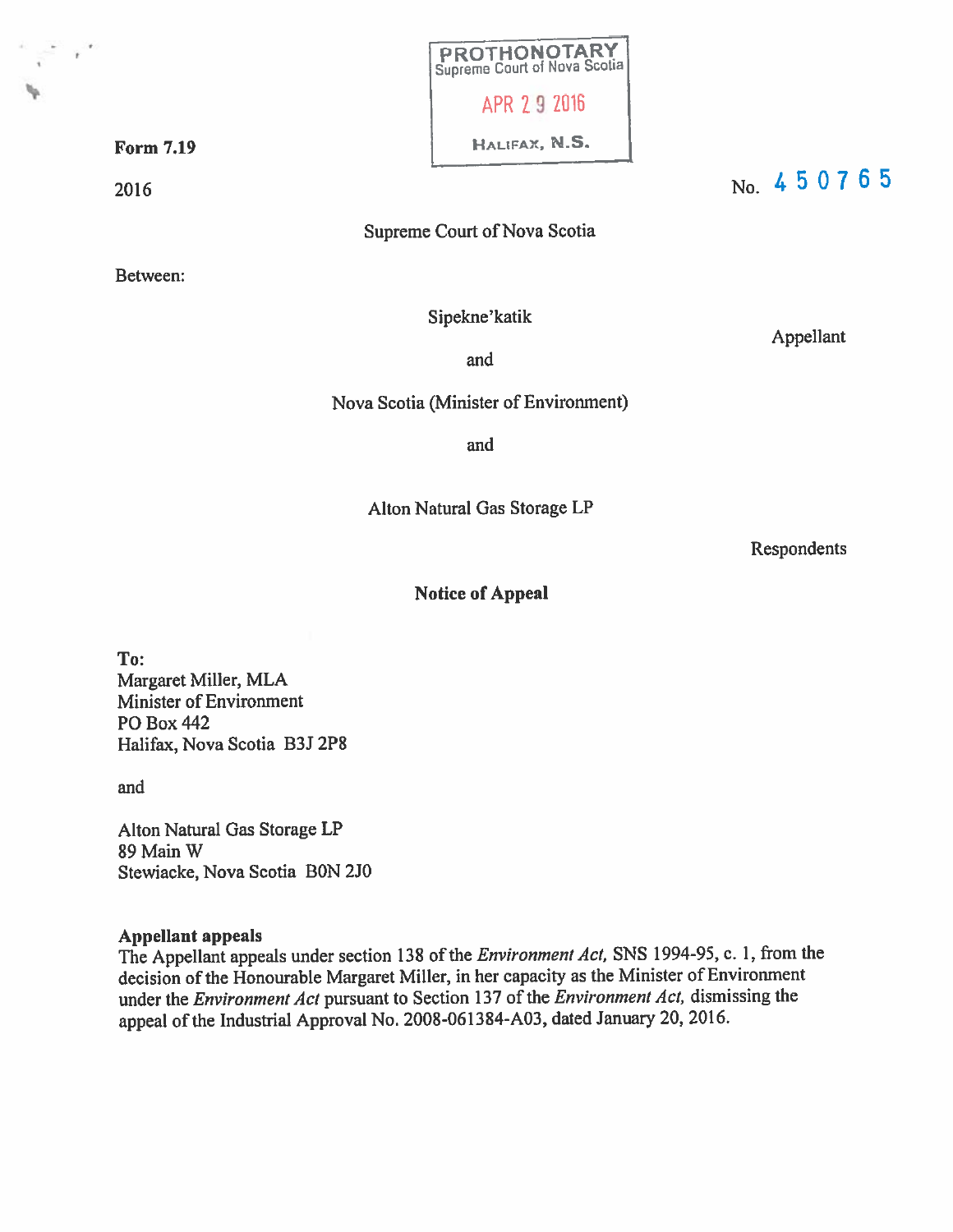#### Decision being appealed

S

The decision was made on April 18, 2016. It was made at Halifax, Nova Scotia. It was communicated to the Appellant on the same date. <sup>A</sup> copy of the decision and Industrial Approval No. 2008-061384-A03 are attached.

#### Grounds of appeal

The Appellant is <sup>a</sup> person aggrieved by <sup>a</sup> decision of the Minister of Environment pursuan<sup>t</sup> to Section 137 of the *Environment Act* and appeals to the Nova Scotia Supreme Court on questions of law, questions of fact and questions of law and fact raised by the decision of the Minister:

- (1) The Minister erred in law and failed to comply with the duty of the Crown to the Appellant under Section 35(1) of the Constitution Act, 1982.
- (2) The Minister erred in law and in fact by concluding that the Province had complied with the Crown's duty to consult with the Appellant and to accommodate its interests in granting industrial approva<sup>l</sup> No. 2008-061384-A03, dated January 20, 2016.
- (3) The Minister erred in law and in fact in dismissing the Appellant's appea<sup>l</sup> of the Industrial Approval because the Industrial Approval was granted in violation of the legal and constitutional limits on the administrator's discretion, which includes the honour of the Crown and the duty to accommodate, which is <sup>a</sup> breach of procedural fairness and <sup>a</sup> denial of natural justice.
- (4) The Minister erred in law and in fact concluding that the Province provided significant opportunities for the Appellant to understand the Alton Natural Gas Storage LP and identify potential adverse impacts to Aboriginal and Treaty rights.
- (5) The Minister erred in law and in fact concluding that the concerns raised by the Appellant regarding the potential adverse impacts to Aboriginal and Treaty rights were careffilly considered and accommodated where appropriate, resulting in changes to the Industrial Approval, as well as changes in the design, operations and managemen<sup>t</sup> of the Alton Natural Gas Storage LP Project.
- (6) The Minister erred in fact in concluding that the Nova Scotia Office of Aboriginal Affairs adequately responded to concerns regarding community engagement.
- (7) The Minister erred in law and in fact in concluding that the requirement for the establishment and operation of <sup>a</sup> Community Liaison Committee demonstrates an on going commitment to consult with the Appellant.
- (8) The Minister erred in law and in fact in concluding Nova Scotia Environment adequately responded to all complaints and concerns raised by the Appellant.
- (9) The Minister erred in law and in fact in exercising her discretion to deny the Appellant's appea<sup>l</sup> of the Industrial Approval decision by concluding Nova Scotia Environment adequately consulted with and accommodated the Appellant.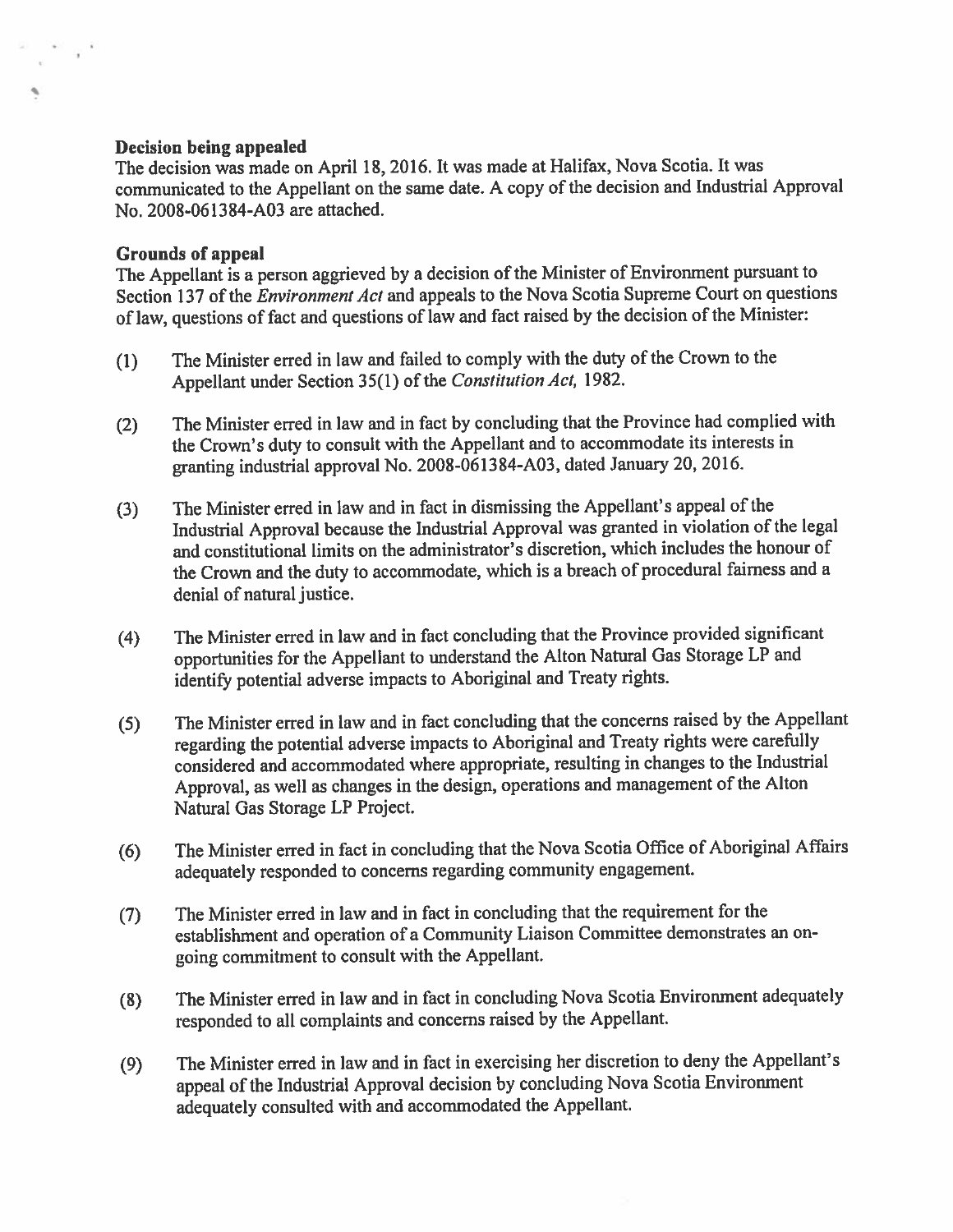- (10) The manner in which the Minister considered the Appellant's appea<sup>l</sup> of the Industrial Approval did not meet the constitutional obligation of the Crown to act honourably in its dealings with aboriginal peoples.
- (11) The Minister relied on information that was not provided by the Appellant, namely that consultation was initiated October 11, 2007, while the Appellant was not provided an opportunity to respon<sup>d</sup> to this information, which is <sup>a</sup> breach of procedural fairness and <sup>a</sup> denial of natural justice.
- (12) The Minister relied on information received by the Nova Scotia Office of Aboriginal Affairs concerning community engagement, which was not included in the Appellant's Notice of Appeal form while the Appellant was not provided with an opportunity to comment or respond, which is <sup>a</sup> breach of procedural fairness and <sup>a</sup> denial of natural justice.
- (13) The Minister did not respon<sup>d</sup> to the Appellant's reques<sup>t</sup> in its Notice of Appeal and subsequent correspondence for a stay of the Industrial Approval, which is a breach of procedural fairness and <sup>a</sup> denial of natural justice and to the extent that the Minister's reffisal to consider <sup>a</sup> stay of the Industrial Approval is based on Subsection 137(6) of the Environment Act erred in law because that provision is inconsistent with the provisions of the Constitution of Canada to the extent that the Appellant's rights under Section 35 of the Constitution Act have been affected by the denial of <sup>a</sup> stay.
- (14) The Minister did not adequately respon<sup>d</sup> to the Appellant's reques<sup>t</sup> for an opportunity to respon<sup>d</sup> to any information that the Minister was considering concerning the adequacy of consultation by the Crown with the Appellant concerning the Alton Natural Gas Storage LP Project, which is <sup>a</sup> breach of procedural fairness and <sup>a</sup> denial of natural justice.
- (15) The Minister did not provide the Appellant with <sup>a</sup> copy of the independent third party repor<sup>t</sup> that the Minister relied on in making her decision, nor an opportunity to respon<sup>d</sup> to any information included in it, as requested by the Appellant, which is <sup>a</sup> breach of procedural fairness and <sup>a</sup> denial of natural justice.
- (16) It appears that the Minister did not consider affidavit evidence filed in suppor<sup>t</sup> of the Appellant's appeal, which is <sup>a</sup> breach of procedural fairness and <sup>a</sup> denial of natural justice.

#### Order requested

 $\chi^{\rm 13}$ 

The Appellant says that the court should allow the appea<sup>l</sup> and that the decision appealed from be reversed and the Industrial Approval dated January 20, <sup>2016</sup> be set aside with costs to the Appellant.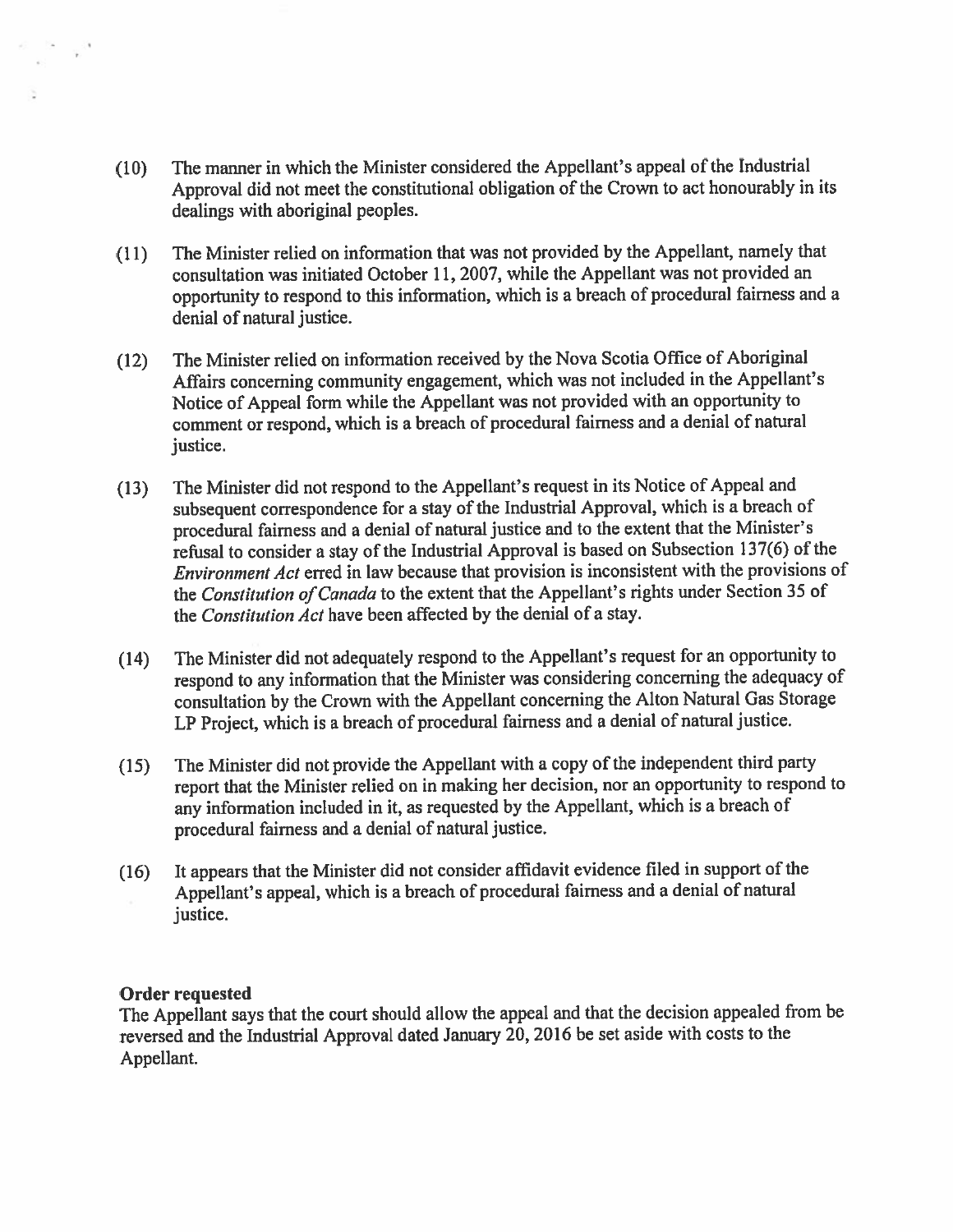#### Record

 $\tau$ 

The record of the proceeding under appea<sup>l</sup> is held by the Minister of Environment. Counsel for the Minister has indicated that the Minister will produce the record. In any event, the record should include:

- (1) Notice of Appeal form to Minister, with attached submissions, dated February 18, 2016;
- (2) Appellant letter to Minister, dated March 9,2016;
- (3) Appellant letter to Minister, dated March 30, 2016, enclosing affidavit evidence of Chief Rufus Copage, Jennifer Copage and Erika Perrier;
- (4) Appellant letter to Department of Justice Legal Services Division, dated April 1, 2016
- (5) Appellant letter to Minister, dated April 7, 2016, enclosing affidavit evidence of Andrew Younger;
- (6) Department of Justice Legal Services Division letter to Appellant's Counsel, dated April 15, 2016; and
- (7) Third party review repor<sup>t</sup> prepare<sup>d</sup> for Minister prior to issuing decision.

Any question about the content of the record should be considered at the Motion for Directions.

#### Stay of proceedings or other interim remedy

The Appellant will make <sup>a</sup> motion for <sup>a</sup> stay of the Industrial Approval No. 2008-061384-A03, under appea<sup>l</sup> in order to permit the Crown to comply with its duty to the Apellant under Section 35 of the Constitution Act, 1982. The Appellant will rely on Section 52 of the Constitution Act, 1982 with respect to the limitation is Subsection 138(5) of the *Environment Act* may limit the granting of <sup>a</sup> stay. Directions for the filing and scheduling of the motion of <sup>a</sup> stay will be requested at the hearing of the motion for date and directions.

#### Filing and delivering documents

Any documents you file with the court must be filed at the office of the prothonotary <sup>1815</sup> Upper Water Street, Halifax, NS B3J lS7 (Telephone: (902) 424-8962).

When you file <sup>a</sup> document you must immediately deliver <sup>a</sup> copy of it to each other party entitled to notice, unless the document is part of an ex parte motion, the parties agree delivery is not required, or judge orders it is not required.

#### Contact information

The Appellant designate the following address:

Raymond F. Larkin, Q.C. And Balraj Dosanjh Pink Larkin 1463 South Park Street, Suite 201 Halifax Nova Scotia, B3J 2L1

#### Counsel for the Appellant

Documents delivered to this address are considered received by the Appellant on delivery. Further contact information is available from the prothonotary.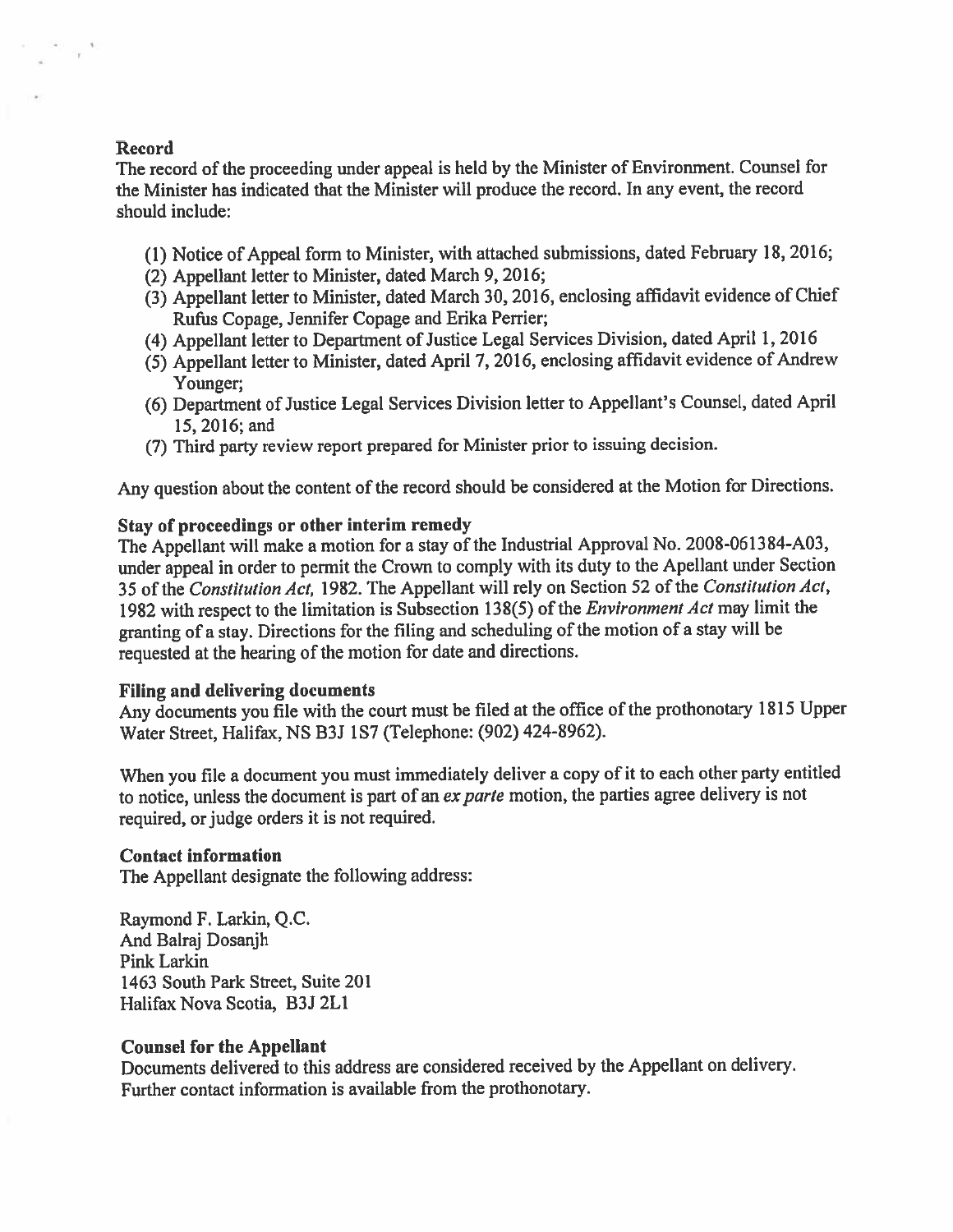#### Motion for date and directions

At 11:00 [a.m./p.m.] on May 30<sup>th</sup>, 2016, the Appellant will appear before a judge in Chambers at the [Law Courts/Courthouse], 1815 Upper Water Street, Halifax, Nova Scotia to make a motion for an order giving directions for the appeal and setting a date and time for the hearing of it. The judge may make an order or provide directions in your absence if you or your counsel fail to attend, and the court may determine the appeal without further notice to you.

Signature  $\rho \sim \omega$  $Signed Qp$ aal 2 $\delta^{\infty}$ , 2016

 $\mu$ 

Raymond F. Larkin, Q.C. as counsel for the Appellant

Balraj K. Dosanjh As counsel for the Appellant

Prothonotary's Certificate

I certify that this notice of appeal was filed with the court on  $\leq$   $\leq$   $\geq$   $\geq$   $\geq$   $\geq$  , 2016.

Prothonotary

Protonotar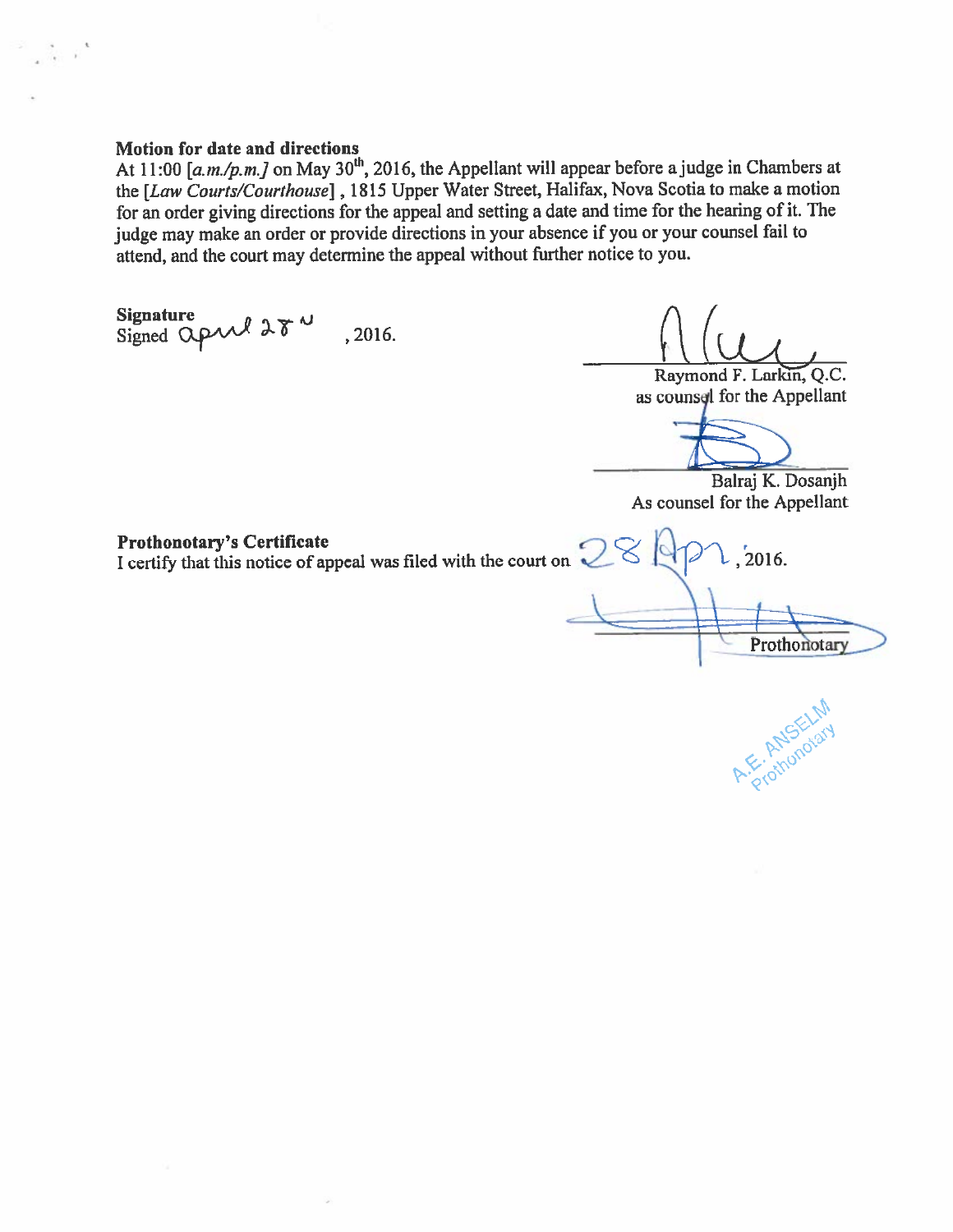

PO Box 442, Halifax, Nova Scotia, Canada B3J 2P8 • www.novascotia.ca/nse

Our File number: 23D00-30-U1

#### APR 182015

Sipekne'katik First Nation c/o James Michael, Solicitor 522 Church Street Indian Brook First Nation NS SON iWO

Re: Notice of Appeal Form (February 18. 2016)

Approval No. 2008- 061384-A03 dated January 20th, 2016 to Alton Natural Gas Storage LP (the "Industrial Approval "or IAA03)

<sup>I</sup> am writing regarding your Notice of Appeal Form dated February 18, 2016 respecting Approval No. 2008- 061384-A03, dated January 20th, 2016 to Alton Natural Gas Storage LP.

After careful review of the "grounds for appeal", the information you submitted in suppor<sup>t</sup> of your appeal, and the applicable statutory provisions, I hereby render my decision pursuan<sup>t</sup> to Section 137 of the Environment Act to dismiss your appeal.

The reasons for my decision to dismiss your appeal are provided as follows, with reference to the grounds documented in the Notice of Appeal:

1. The Province failed to fulfill its legal obligations of consultation and accommodation before granting the necessary approval for the operation of the Alton Gas Brine Storage Pond Project in Sipekne'katik traditional territory. An accompanying submission ("Form A") was also provided, which contains introductory information, statements of facts (as understood by the Appellant), issue under appeal, 28 statements, <sup>a</sup> conclusion, and relief sought.

This review acknowledges the duty to consult on the brine storage componen<sup>t</sup> of the project. The Province has consulted directly with Sipekne'katik First Nation since July 31, 2014. Prior to this, the Province consulted with Sipekne'katik First Nation through the Assembly of Nova Scotia Mi'kmaq Chiefs under the Mi'kmaq-Nova Scotia-Canada Consultation Terms of Reference, of which Sipekne'katik First Nation was <sup>a</sup> signatory. Consultation was initiated October11, 2007.

The Province invited Sipekne'katik First Nation representatives to all consultation meetings and conference calls, despite Sipekne'katik First Nation's refusal to participate in some instances. In addition, the Province offered to hold, and held, meetings with Sipekne'katik Chief and Council and representatives separate from the KMKNO/Assembly, when requested. All information, reports, and documentation was provided to Sipekne'katik by the Province in the same manner and timing as to the Assembly/KMKNO.

../2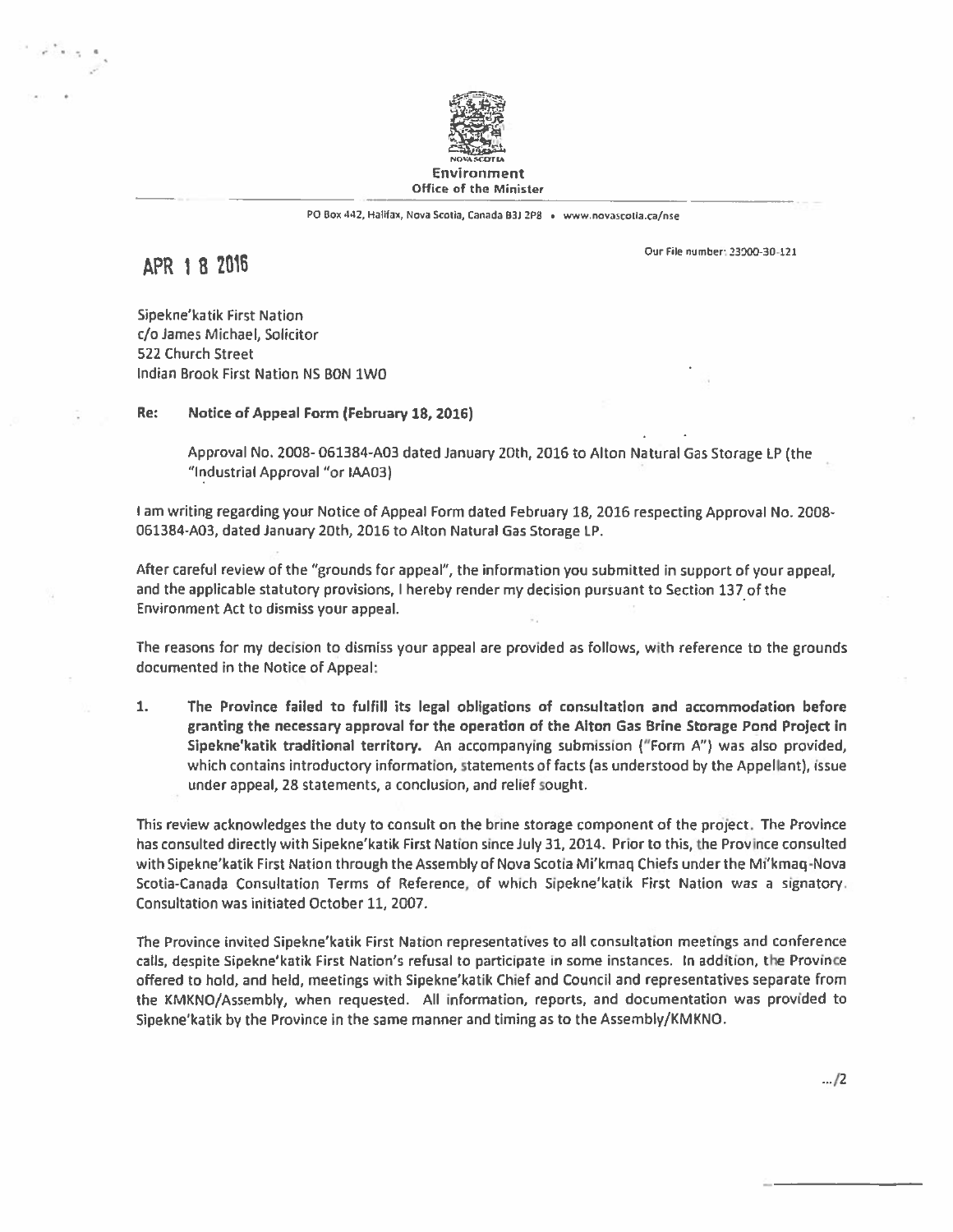The Province provided significant opportunities for Sipekne'katik First Nation to understand the project and identify potential adverse impacts to Aboriginal and Treaty rights. Furthermore, concerns raised by Sipekne'katik First Nation regarding potential adverse impacts to Aboriginal and Treaty rights were carefully considered and accommodated where appropriate, resulting in changes to the Industrial Approval, as well as changes in the design, operations and managemen<sup>t</sup> of the project.

It is also noted that the Office of Aboriginal Affairs responded to concerns regarding community engagemen<sup>t</sup> on January 20, 2016 and detailed the extent to which the Province had consulted and accommodated Sipekne'katik First Nation. Furthermore, the letter from the Office of Aboriginal Affairs provided to Sipekné'katik First Nation noted the position that the duty set out in recent Supreme Court ol Canada decision does not extend to consent-based decision making.

Both the environmental assessment and industrial approvals related to the project have requirements for conflict resolution and the establishment and operation of <sup>a</sup> community liaison committee (CLC). This includes the development and operation of an Issues Resolution System to track and resolve concerns in <sup>a</sup> timely manner. In addition, the purpose of the CLC is to share information with the community and provide <sup>a</sup> forum to identify community concerns that can be subsequently addressed by the Approval Holder or any governmen<sup>t</sup> department, as appropriate. These requirements, along with responding to any complaints made directly to NSE demonstrate an on-going commitment to consult with Sipekne'katik First Nation, and accommodate where possible, regarding any concerns brought to NSE for consideration.

2. Further, Sipekne'katik is generally in suppor<sup>t</sup> of the scientific and technical concerns and questions raised by the other Appellants including the Ecology Action Centre.

No additional information was provided to suppor<sup>t</sup> this ground. All assessment and decisions relating to the Ecology Action Centre and "other Appellants" are provided in their respective response letters.

Pursuant to Section 138 of the Environment Act, you have thirty (30) days to appeal my decision to the Supreme Court.

Sincerely,

 $L\cup L$ 

Margaret Miller, MLA **Minister**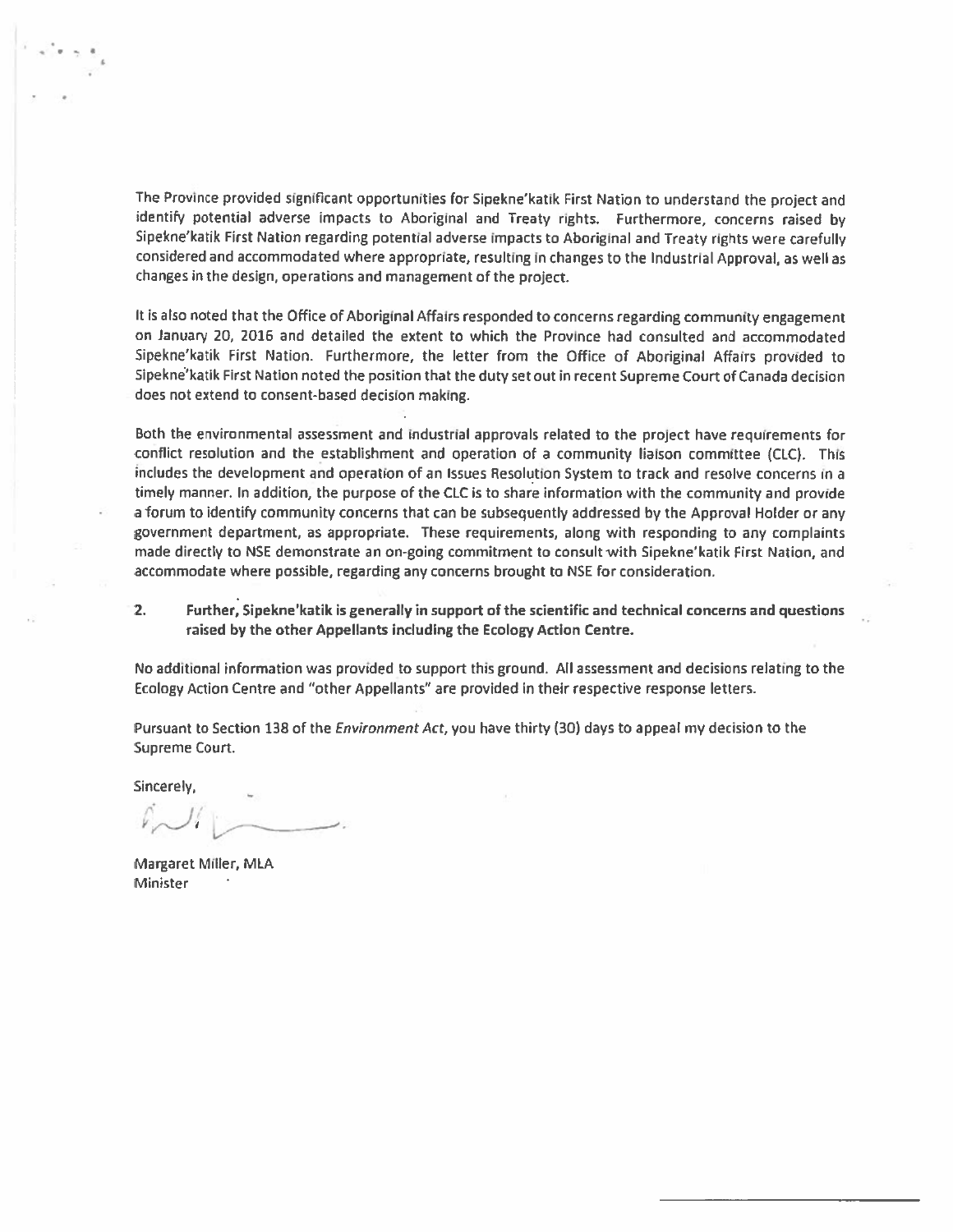

JAN 2 U 2D16 Our File Number: 92100-3O-TRU-2008-061384-A03

WSP Canada Inc. c\o Ms. Marina Ritchie 1 Spectacle Lake Drive Dartmouth, NS B3B1X7

Dear Ms. Ritchie:

#### RE: Approval to Operate - Brine Storage Pond Approval No. 2008-061384-A03 PID #20076386

Enclosed <sup>p</sup>lease find Approval # 2008-061 384-A03 issued to Alton Natural Gas Storage LP. to operate the Brine Storage Pond and associated works at Fort Ellis, Colchester County, Nova Scotia. Please ensure the original approva<sup>l</sup> is forwarded to the approva<sup>l</sup> holder.

Strict adherence to the attached terms and conditions is imperative in order to validate this approval.

Despite the issuance of this Approval, the Approval Holder is still responsible for obtaining any other authorization which may be required to carry out the activity, including those which may be necessary under provincial, federal or municipal law.

Should you have any questions, <sup>p</sup>lease contact David Blair, Northern Region, Truro Office at (902) 893-5880.

Yours truly,

Brad Skinner

District Manager

cc Tim Church, Alton Gas

Eimas #: 2008-061384-A03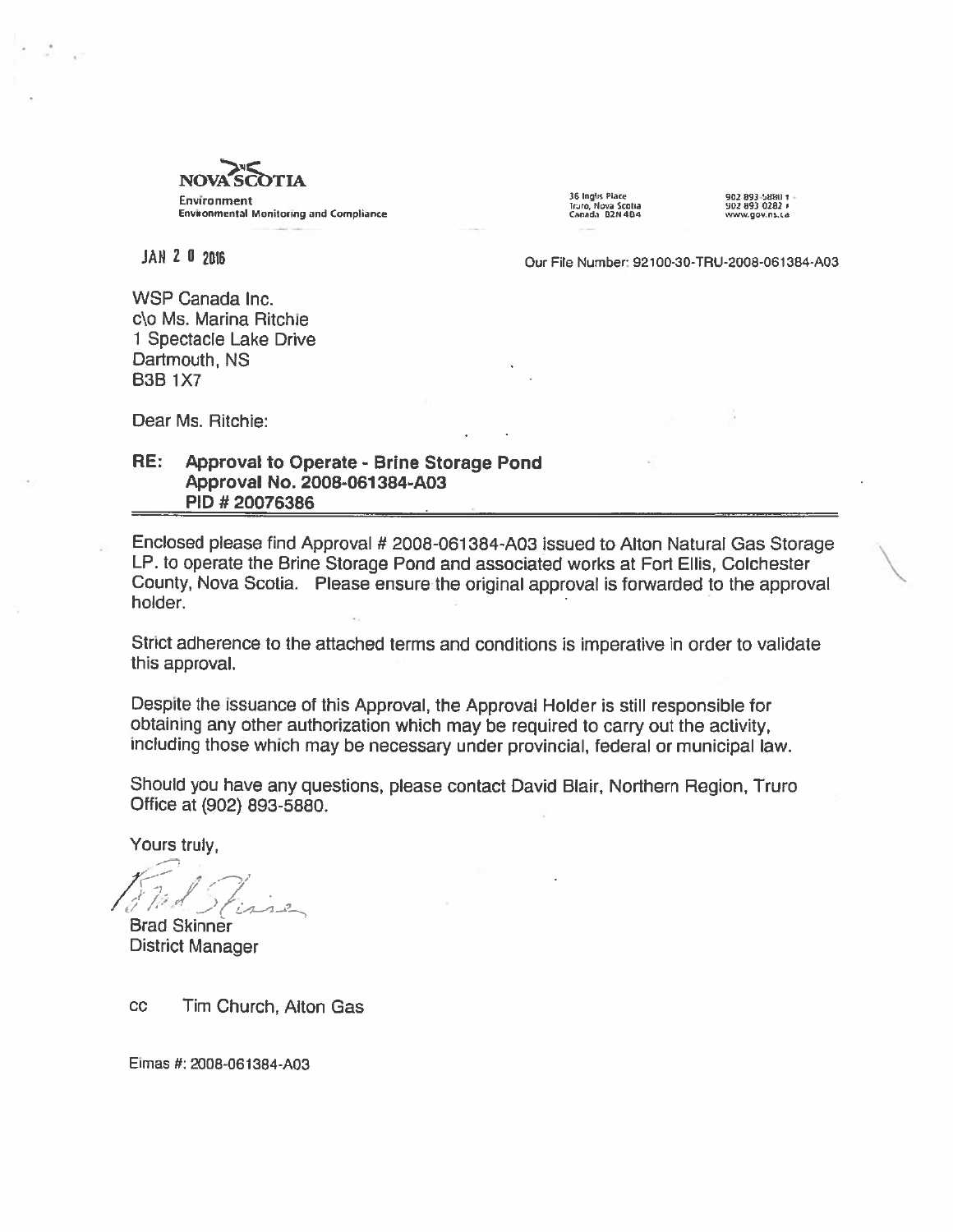

# APPROVAL

Province of Nova Scotia Environment Act, S.N.S. 1994-95, c.1

| <b>APPROVAL HOLDER:</b> | <b>Alton Natural Gas Storage LP</b> |
|-------------------------|-------------------------------------|
| SITE PID:               | 20076386                            |
| <b>APPROVAL NO:</b>     | 2008-061384-A03                     |
| <b>EXPIRY DATE:</b>     | <b>January 20, 2026</b>             |

Pursuant to Part <sup>V</sup> of the Environment Act, S.N.S. 1994-95, c.1 as amended from time to time, approval is granted to the Approval Holder subject to the Terms and Conditions attached to and forming part of this Approval, for the following activity:

Operation of <sup>a</sup> Brine Storage Pond. and associated works, at or near Fort Ellis, Colchester County in the Province of Nova Scotia.

Administrator

Brad Skinner

Effective Date  $($ *leasen 20, 2016* /2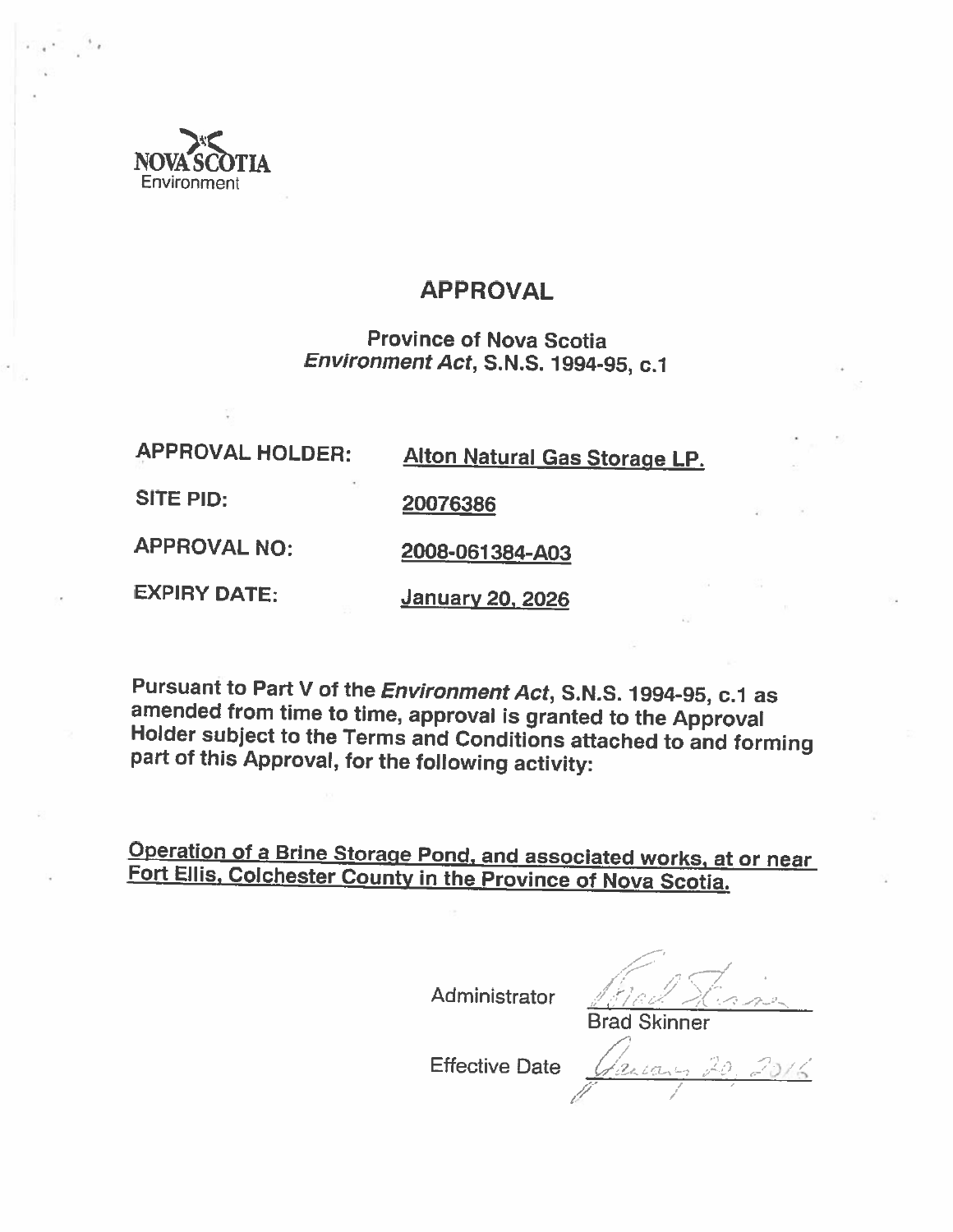#### TERMS AND CONDITIONS OF APPROVAL

 $\mathbf{f}$ 

#### Nova Scotia Environment

Approval Holder: Alton Natural Gas Storage LP. Project: Brine Storage Pond Operation<br>Site: Fort Filis, Colchester County Fort Ellis, Colchester County PID # 20076386

Approval No: 2008-061384-A03

File No: 921 Q0-30-TRU-2008-061 384-A03

Map Series: 11 E/03

Grid Reference: E469700 N5001050

#### Reference Documents:

- Application dated September 26, 2014 and attachments.
- Environmental Management Plan Operation of Brine Storage Pond and  $\sigma_{\rm{B}}$ Associated Facilities, Alton Natural Gas Storage LP., dated October 6, 2014, as prepared by WSP Canada Inc.
- Alton Natural Gas Storage Estuarial Environmental Monitoring & Toxicity Testing, dated December 9, 2015.
- Letter dated August 1, 2014 from Mark McLean of Fisheries and Oceans Canada to David Birkett of Alton Natural Gas Storage LP. regarding their review of the Estuary Monitoring Plan.
- Alton Natural Gas Storage River Site Monitoring Plan During Cavern Development, dated December 10, 2015.
- Exposure Pathway Assessment Framework for Aquatic and Non-aquatic Species in Relation to the Alton Gas Natural Gas Storage Cavern Development at the River Site, dated December 9, 2015.
- Environmental Assessment Approval Alton Natural Gas Storage Project, as dated December 18, 2007.
- Email correspondence from Bob Rutherford to Brad Skinner regarding standard water analysis and total metals sampling parameters and attachments dated December 8, 2015.
- Email correspondence from Tim Church to Michael Cox and Jennifer Copage regarding <sup>a</sup> contingency <sup>p</sup>lan for <sup>a</sup> brine pon<sup>d</sup> breach and attachment dated December 11, 2015.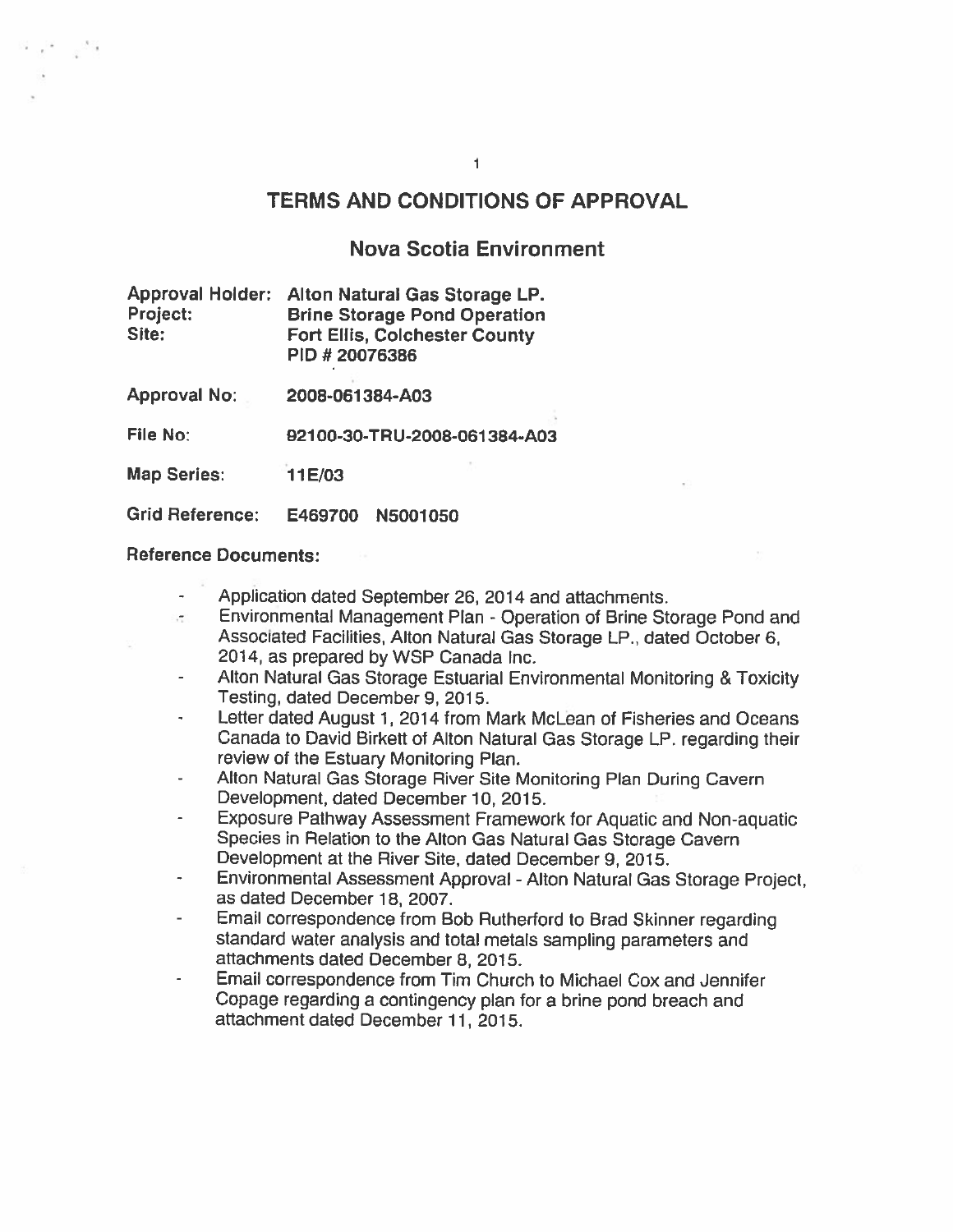#### $1.1$ **Definitions**

- a) "Act" means the *Environment Act* S.N.S. 1994-1995, c.1 and includes all regulations made pursuant to the Act.
- b) "Administrator" means <sup>a</sup> person appointed by the Minister for the purpose of this Act, and includes an acting administrator.
- c) "Approval" means an approval issued pursuant to this Act with respect to an activity.
- d) 'Associated Works' means all <sup>p</sup>iping, valves, instrumentation, controls and mixing channel required for the operation of the Facility.
- e) "Department" means the Northern Region, Truro Office, of Nova Scotia Environment located at the following address:

Nova Scotia Environment Environmental Health and Food Safety Division Northern Region, Truro Office 36 Inglis Place, 2nd Floor Truro, Nova Scotia B2N 4B4

Phone: (902) 893-5880 Fax: (902) 893-0282

- f) "Facility" means the Brine Storage Pond and associated works.
- g) "Minister" means the Minister of Nova Scotia Environment.

#### 2. Scope of Approval

- a) This Approval (the "Approval") relates to the Approval Holder and their application and supporting documentation, as listed in the reference documents above, to Operate the Facility, situated at or near Fort Ellis, Colchester County (the "Site").
- b) The Facility shall be operated as outlined in the application for industrial approval dated September 26, <sup>2014</sup> and supporting documentation under Reference Documents cited above.
- c) The Site shall not exceed the area as outlined in the application and supporting documentation.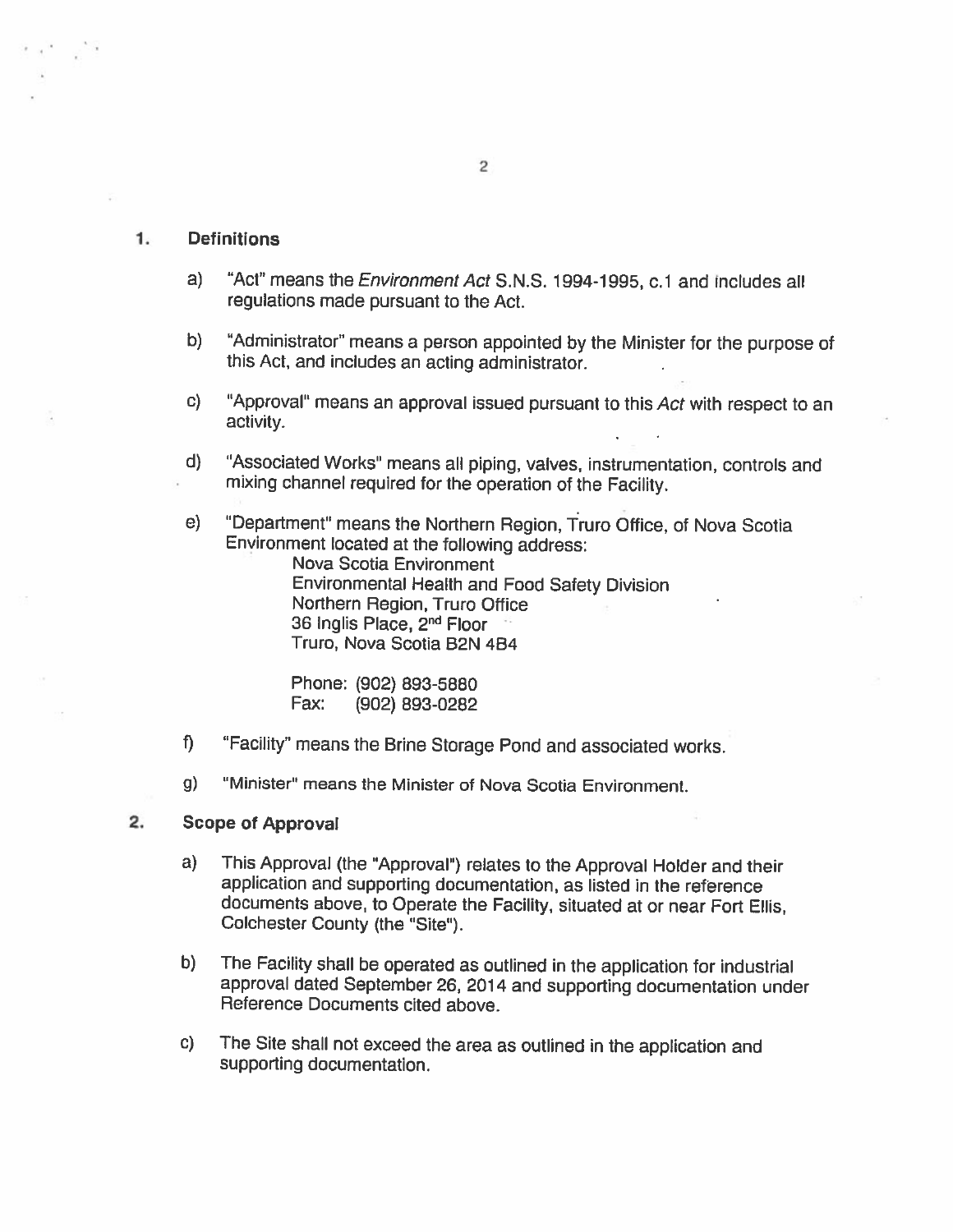#### 3. General Terms and Conditions

- a) The Approval Holder shall operate the Facility in accordance with provisions of the:
	- i) Environment Act S.N.S. 1994-1995, c.1, as amended from time to time;
	- ii) Regulations, as amended from time to time, pursuant to the above Act;
- b) No authority is granted by this Approval to enable the Approval Holder to construct or operate the Facility on lands which are not in the control or ownership of the Approval Holder. It is the responsibility of the Approval Holder to ensure that such <sup>a</sup> contravention does not occur.
- c) If there is a discrepancy between the reference documents and the terms and conditions of this Approval, the terms and conditions of this Approval shall apply.
- d) The Minister or Administrator may modify, amend or add conditions to this Approval at any time pursuant to Section <sup>58</sup> of the Act.
- e) This Approval is not transferable without the consent of the Minister or Administrator.
- f) (i) If the Minister or Administrator determines that there has been non compliance with any or all of the terms and conditions contained in this Approval, the Minister or Administrator may cancel or suspend the Approval pursuant to subsections 58(A)(1) and 58(A)(2) of the Act, until such time as the Minister or Administrator is satisfied that all terms and conditions have been met.
	- (ii) Despite a cancellation or suspension of this Approval, the Approval Holder remains subject to the penalty provisions of the Act and regulations.
- g) The Approval Holder shall notify the Department prior to any proposed extensions or modifications of the Facility, including the active area, process changes or waste disposal practices which are not granted under this Approval. An amendment to this Approval will be required before implementing any change. Extensions or modifications to the Facility may be subject to the Environmental Assessment Regulations.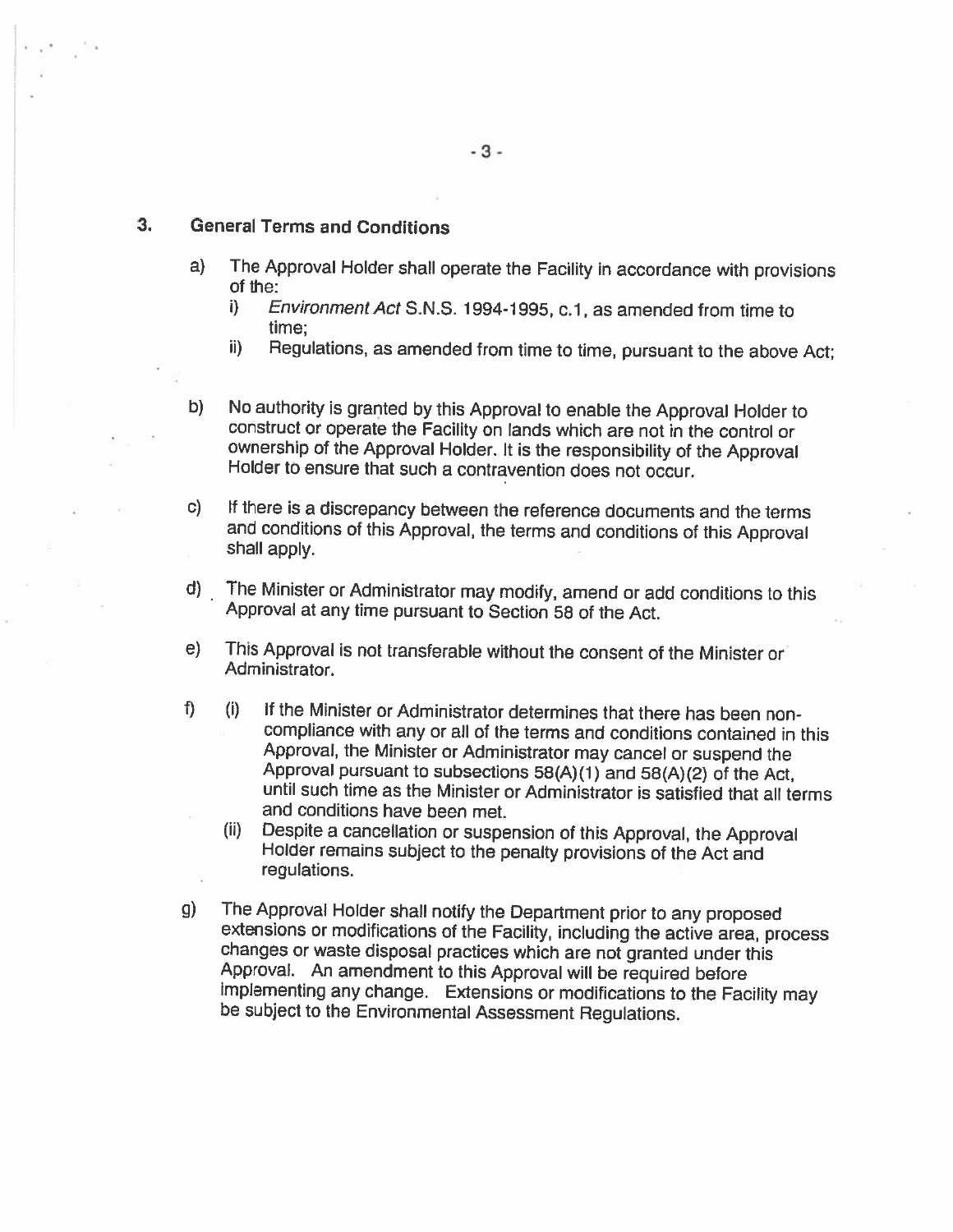- h) Pursuant to Section <sup>60</sup> of the Act, the Approval Holder shall submit to the Administrator any new and relevant information respecting any adverse effect that actually results, or may potentially result, from any activity to which the Approval relates and that comes to the attention of the Approval Holder after the issuance of the Approval.
- i) The Approval Holder shall immediately notify the Department of any incidents of non-compliance with this Approval.
- j) The Approval Holder shall bear all expenses incurred in carrying out the environmental monitoring required under the terms and conditions of this Approval.
- k) Unless specified otherwise in this Approval, all samples required to be collected by this Approval shall be collected, preserved and analysed, by qualified personnel, in accordance with recognized industry standards and procedures.
- I) Unless written approval is received otherwise from the Administrator, all samples required by this Approval shall be analysed by <sup>a</sup> laboratory that meets the requirements of the Department's "Policy on Acceptable Certification of Laboratories" as amended from time to time.
- m) The Approval Holder shall submit any monitoring results or reports required by this Approval to the Department. Unless specified otherwise in this Approval, all monitoring results shall be submitted within <sup>30</sup> days following the month of monitoring.
- n) The Approval Holder shall ensure that this Approval, or <sup>a</sup> copy, is kept on Site at all times and that personnel directly involved in the Facility operation are made fully aware of the terms and conditions which pertain to this Approval.
- o) Signage including emergency telephone numbers and contacts are to be posted at the entrance to the Facility.

#### 4. Facility Operation

a) The Approval Holder shall comply with all Terms and Conditions of the Environmental Assessment Approval issued on December 18, 2007, in accordance with the Environmental Assessment Regulations, pursuant to Part IV of the Environment Act for the Brine Storage Facility and associated works.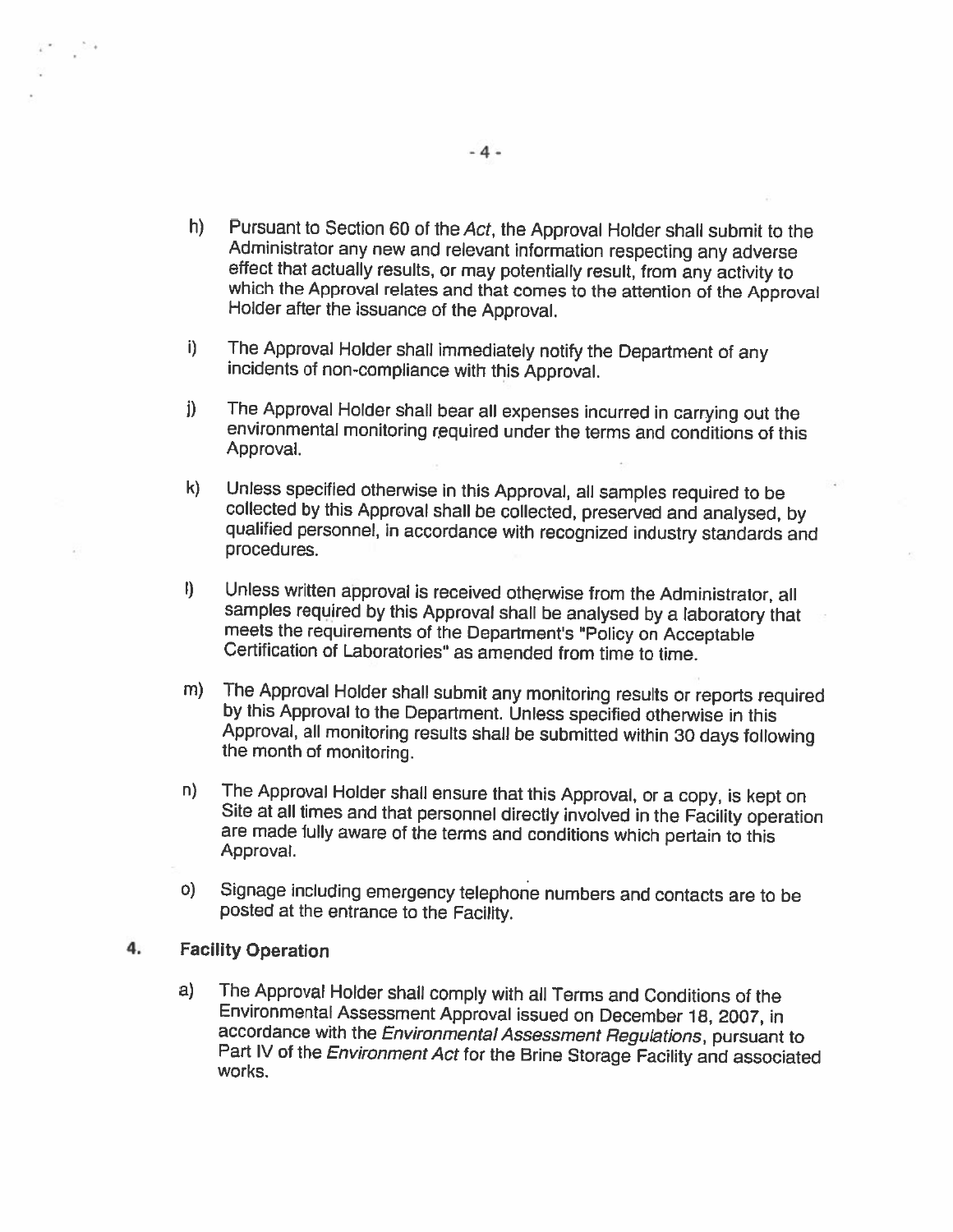- b) The site shall be developed and maintained to prevent siltation of the surface water which is discharged from the property boundaries into the nearest watercourse or beyond the property boundary. Erosion and sedimentation controls are to be in <sup>p</sup>lace as required to ensure Site runoff does not exceed the discharge limits contained herein.
- c) No authority is granted by this Approval to enable the Approval Holder to discharge surface water beyond the property boundary and onto adjoining lands without the authorization of the affected landowner(s). The Approval Holder shall ensure that the following discharge limits are met for any water which is discharged from the Site to <sup>a</sup> watercourse or wetland:

### Clear Flows (Normal Background Conditions):

- i) Maximum increase of 25 mg/l from background suspended solids levels for any short term exposure (24 hours of less)
- ii) Maximum average increase of <sup>5</sup> mg/I from background suspended solids levels for longer term exposure (inputs lasting between <sup>24</sup> hours and 30 days)

#### High Flow (Spring Freshets and Storm Events)

- i) Maximum increase of 25 mg/l from background suspended solids levels at any time when background levels are between <sup>25</sup> mg/I and 250 mg/I
- ii) Shall not increase more than 10% over background suspended solids levels when background is > 250 mg/l

#### <u>pH</u>

- i) Range from minimum of <sup>5</sup> to maximum of <sup>9</sup> in <sup>a</sup> grab sample
- ii) Range from minimum of <sup>6</sup> to maximum of <sup>9</sup> as <sup>a</sup> Monthly Arithmetic Mean

#### Total Petroleum Hydrocarbon

i)  $\leq 15$  mg/

d) The level of the brine in the brine storage pond and the flow of brine from the storage pond to the mixing channel shall be monitored continuously when brine is stored in, or released from, the storage pond.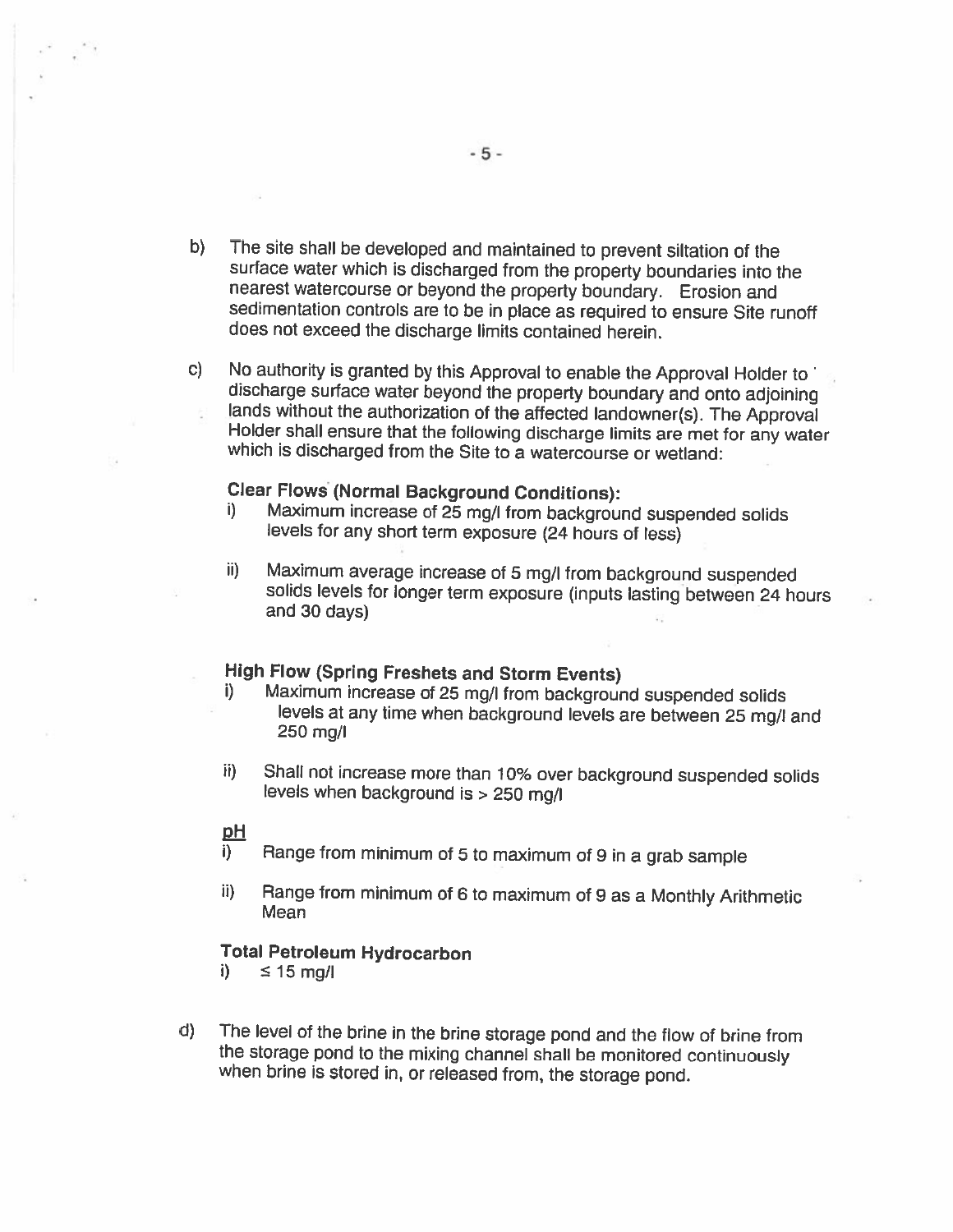- e) Water salinity and temperature monitoring shall be conducted using Conductivity, Depth, and Temperature (CDT's) arrays <sup>p</sup>laced as specified in the document titled, "Alton Natural Gas Storage River Site Monitoring Plan During Cavern Development" (Monitoring Plan) dated December 10, 2015 as amended.
- f) Data from the CDT's shall be recorded and down loaded in accordance with the Monitoring Plan.
- g) Salinity levels at the outlets of the mixing channel shall be maintained as specified in the Monitoring Plan. The Approval Holder shall immediately reduce the volume of brine water being discharged to the mixing channel as described in the Monitoring Plan if the salinity levels measured at the outlets of the mixing channel exceed the levels specified in the Monitoring Plan.
- h) The Approval Holder shall follow the requirements in the Monitoring Plan with regar<sup>d</sup> to ceasing brining activities during the period of time that Striped Bass are spawning in the Shubenacadie River.
- i) The requirements specified in the Monitoring Plan may be reviewed and modified as information becomes available and monitoring trends identified. Any requests for changes to the monitoring <sup>p</sup>lan must be made to the Administrator and, if deemed acceptable by the Department following appropriate consultation, shall be approve<sup>d</sup> in writing by the Administrator.
- j) The Approval Holder shall maintain an issue/complaint monitoring program as outlined in the Environmental Management Plan submitted with the application for approval.
- k) The Approval Holder shall maintain Emergency Response and Contingency Plans as outlined in the Environmental Management Plan submitted with the application for approval.

#### 5. Particulate Emissions (Dust)

a) Particulate emissions shall not exceed the following limits at or beyond the Site property boundaries: Annual Geometric Mean 70  $\mu q/m^3$ Daily Average (24 hr.)  $120 \mu q/m^3$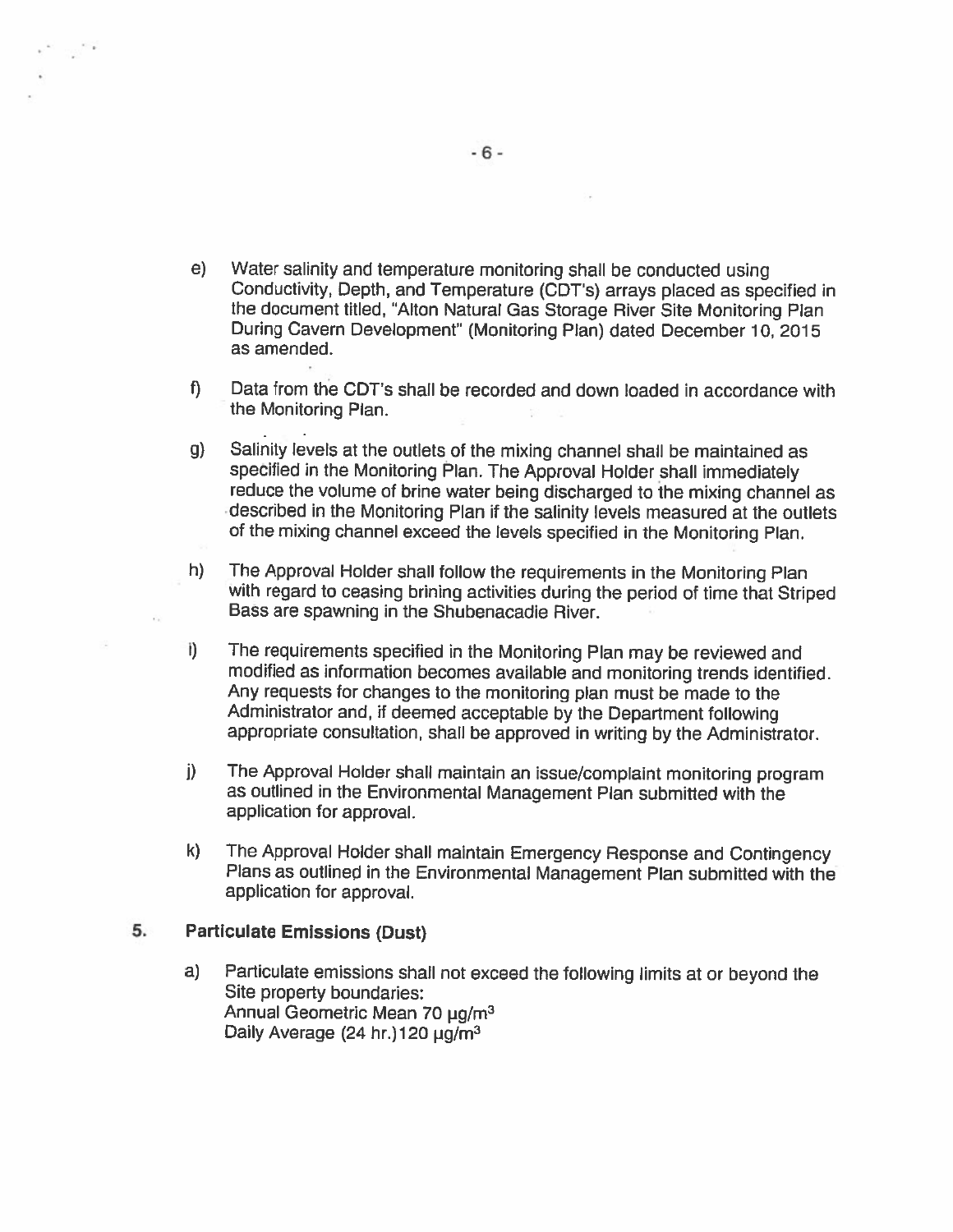- b) Monitoring of particulate emissions shall be conducted at the request of the Department. The location of the monitoring station(s) for particulate will be established by <sup>a</sup> qualified person retained by the Approval Holder and submitted to the Department for approval, this may include point(s) beyond the property boundary of the Site.
- c) When requested, suspended particulate matter and PMio shall be measured by the EPA standard; EPA/625/R-96/010a, or equivalent acceptable to the Department.
- d) The use of used oil as <sup>a</sup> dust suppressant is strictly prohibited. The generation of dust from the Site shall be suppressed as required.

#### 6: Sound Levels

- a) Sound levels measured at the Site property boundaries shall not exceed the following equivalent sound levels (Leq):
	- Leq <sup>65</sup> dBA 0700-1900 hours (Days) <sup>60</sup> dBA 1900-2300 hours (Evenings) 55 dBA 2300-0700 hours (Nights)
- b) Monitoring of sound levels shall be conducted at the request of the Department. The location of the monitoring station(s) for sound will be established by <sup>a</sup> qualified person retained by the Approval Holder and submitted to the Department for approval, this may include paint(s) beyond the property boundary of the Site.

#### 7. Groundwater

- a) The Approval Holder shall replace at their expense any water supply which has been lost or damaged as <sup>a</sup> result of extracting aggregate.
- b) A groundwater monitoring well shall be maintained immediately downgradient of the brine storage pond. Baseline groundwater conditions shall be established before Facility operation commences and results submitted to NSE before the Facility operation commences. Groundwater shall be monitored quarterly for <sup>p</sup>H, conductivity, chloride concentration, and salinity.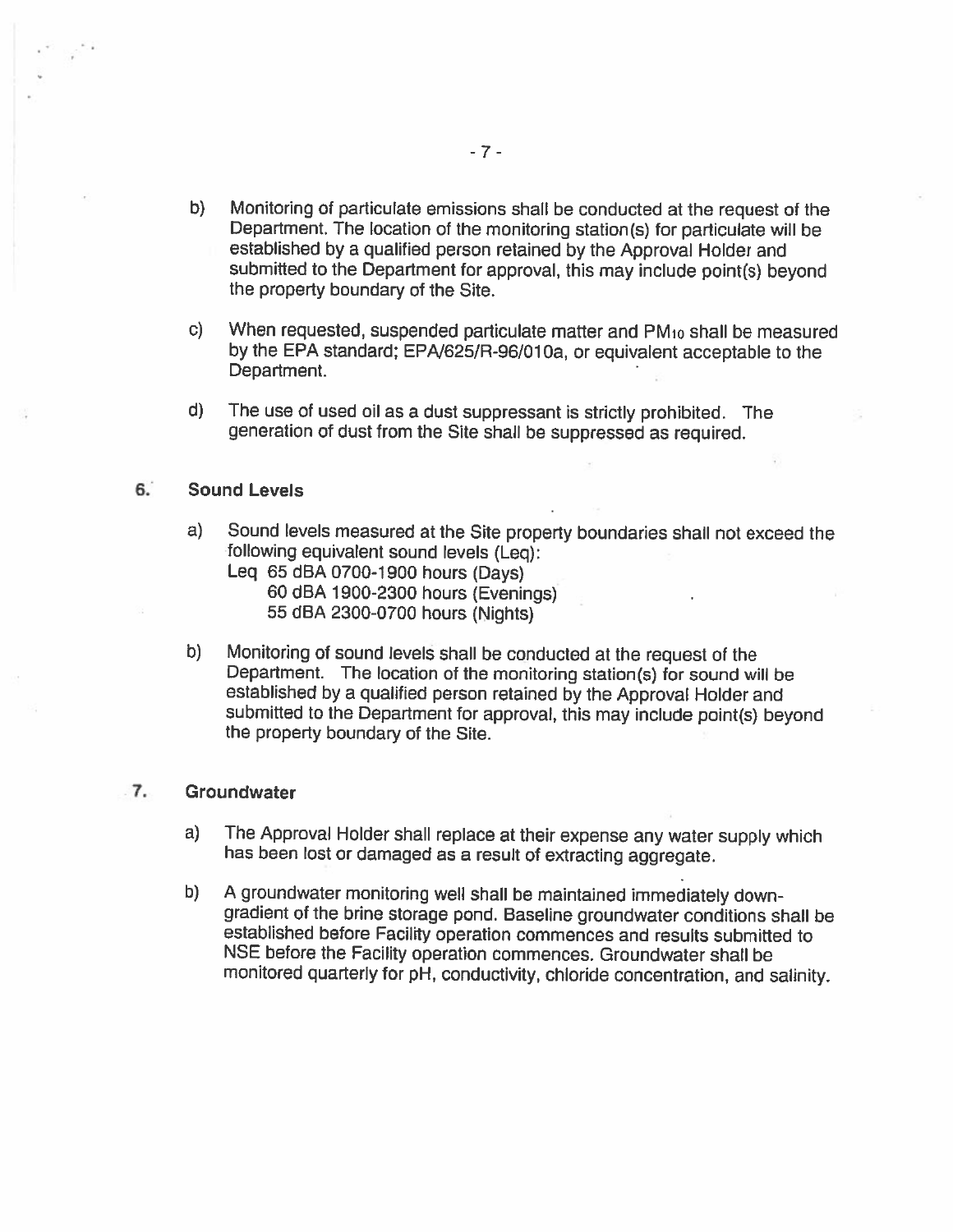#### 8. Spills or Releases

- a) All spills or releases shall be reported in accordance with the Act (Part VI), the Environmental Emergency Regulations and the Contaminated Sites Regulations.
- b) Spills or releases shall be cleaned up immediately in accordance with the Act and regulations.
- c) <sup>A</sup> spill response and reporting <sup>p</sup>lan shall be maintained by the Approval Holder as outlined in the Environmental Management Plan submitted with the application for approval. Reports from this program are to be included in the quarterly reports required in Section <sup>10</sup> of this approval.

#### 9. Rehabilitation

a) The Approval Holder shall provide <sup>a</sup> rehabilitation <sup>p</sup>lan acceptable to the Department at least <sup>60</sup> days before abandoning the site.

#### 10. Site Specific Conditions

- a) The Facility shall be constructed, maintained and operated as indicated in the <sup>p</sup>lans prepared by WSP Canada Inc., dated November 22, <sup>2013</sup> and as stamped by R.W. Stephenson, P. Eng. on January 18, 2014.
- b) The Approval Holder shall sample the cavern brine water for Naturally Occurring Radioactive Materials, general chemistry, dissolved metals, hydrocarbons as specified in the Monitoring Plan and submit the results to the Department within <sup>30</sup> days of receiving the results unless an alternate time line is approved in writing by the Department.
- c) When solution mining is occurring, the Approval Holder shall prepare and submit to the Department monthly reports within the first four months and then quarterly reports thereafter unless otherwise directed by the Department, within <sup>30</sup> days following the reporting period, which includes;
	- i) Maximum and minimum brine levels in the Brine Storage Pond, and
	- ii) Maximum levels recorded for each CDT monitor in the mixing channel, and all recorded levels which indicate an exceedance of the salinity limits established in the Monitoring Plan, with explanations and follow up actions for any exceedance, and
	- iii) Any complaints received during the reporting period and follow up actions taken, and
	- iv) Any reportable spills and the actions taken to address the release, and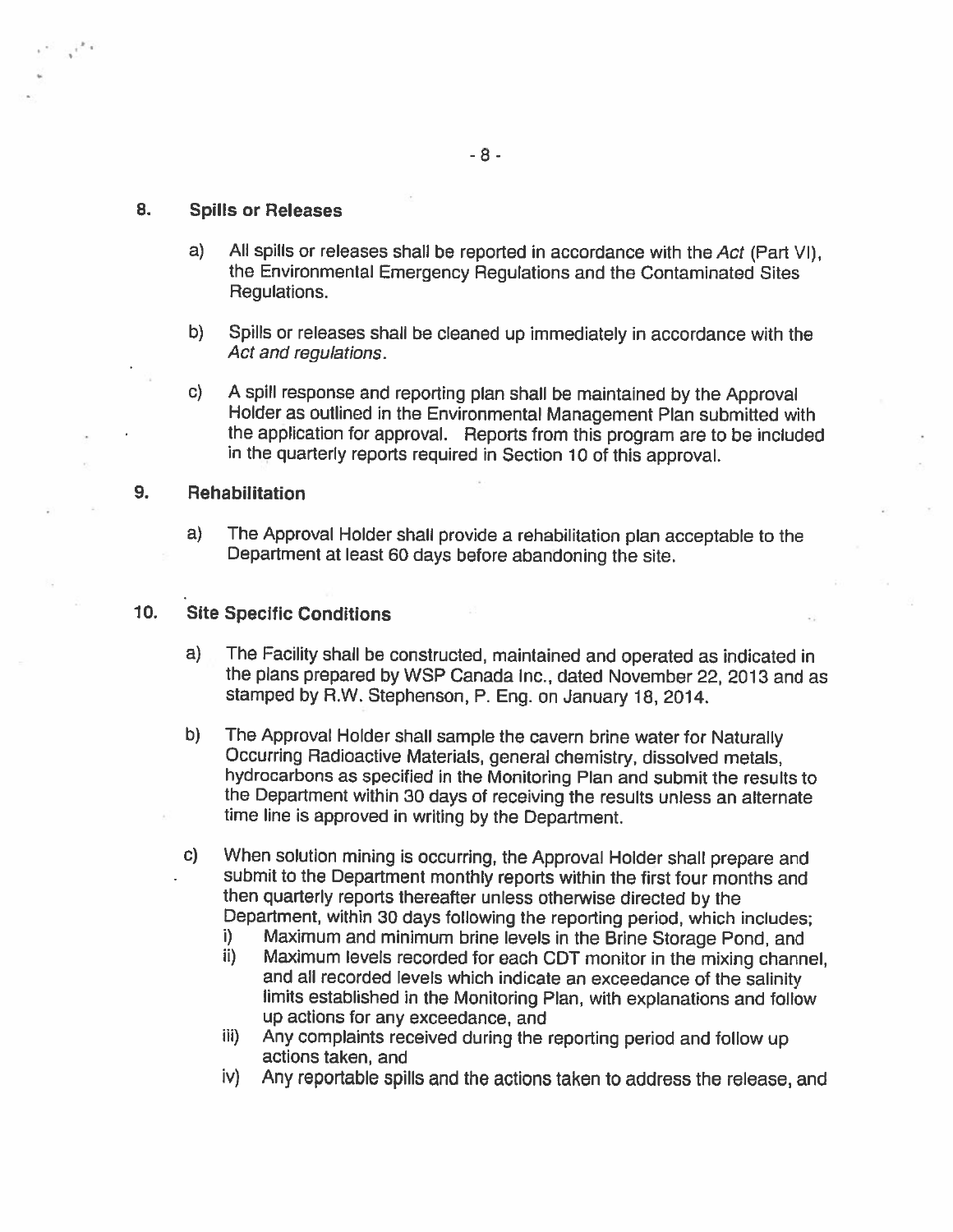v) Groundwater monitoring results.

없는 사람

55.

 $\sim$ 

#### 11. Mi'kmaq Engagement

a-,,,

a) The Approval Holder shall develop in co-operation with the Mi'kmaq of Nova Scotia, <sup>a</sup> <sup>p</sup>lan for Mi'kmaq involvement in the ongoing science, monitoring and review of the project. This <sup>p</sup>lan shall be developed to the satisfaction of the Department and submitted for review by no later than April 30, 2016.

#### 12, Public Consultation

a) The Approval Holder shall form <sup>a</sup> Community Liaison Committee (CLC) for the operation of the brine storage pond, in consultation with NSE and with municipal and community representatives. The NSE Guidelines for the formation of <sup>a</sup> Community Liaison Committee shall be used for the guidance of the Approval Holder and community. The CLC shall be formed within <sup>90</sup> days of the Facility operations commencement and the makeup of the CLC submitted to NSE at that time.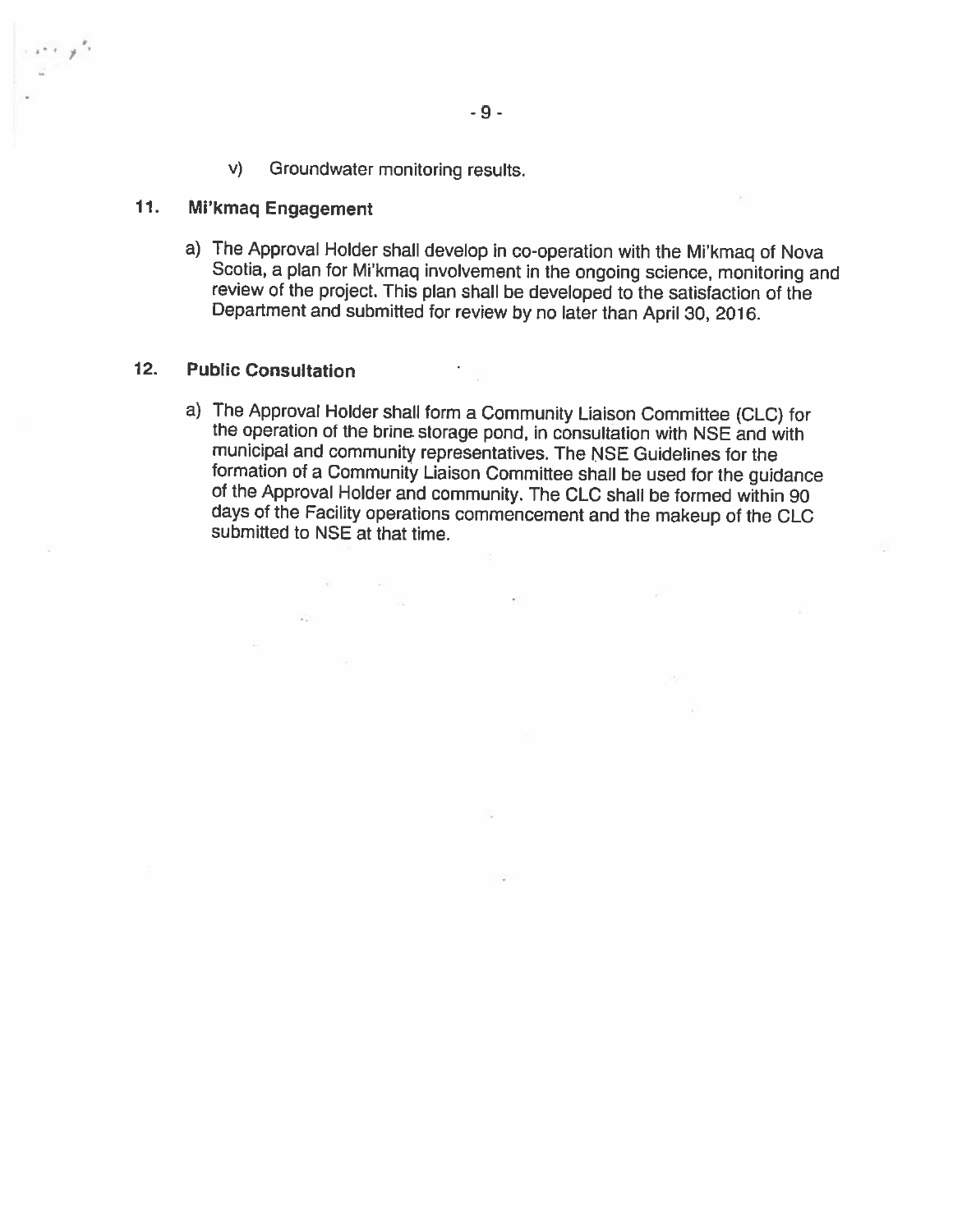

# James A. Michael Barrister & Solicitor

 $\underline{\square}$  $% **Proof**$ • $E$ 

# VIA Email (darlene.wiitcott@novascotia.ca)

Darlene Willcott Solicitor, Legal Services Division Nova Scotia Department of Justice 1690 Hollis Street, 7<sup>th</sup> Floor Halifax, Nova Scotia 83J 3i9

Dear Ms. Willcott:

# Alton Gas Project — Appeal to the Minister of Environment

Thank you for our phone discussion on March 30<sup>th</sup> in which we discussed my March 9<sup>th</sup> letter to the Minister. <sup>I</sup> noted your comment about how the Minister only has <sup>60</sup> days to decide the issue, as well as your offer to ensure that the Minister has the <sup>3</sup> affidavits that the Band filed on the 30<sup>th</sup> to be a part of the record as the Minister considers this important Issue regarding the potential impacts on the Aboriginal and Treaty rights of Sipekne'katik. With the Band having <sup>30</sup> days to file an appeal, <sup>I</sup> can appreciate that time may be at <sup>a</sup> premium. <sup>I</sup> also wish to thank you for your email of March 31st where you provide additional comments.

Additionally, thank you for advising me that the Minister is having an independent third party digest all of the materials before her from the six appeals of the industrial approval to Alton Gas and that the third party will make <sup>a</sup> recommendation to the Minister.

As you know, <sup>I</sup> had requested the opportunity for Sipekne'katik to respond to any information that she will be considering concerning the adequacy of consultation by the Crown with Sipekne'katik concerning the Alton project.

Although you indicated that the timeline required for the Minister's decision in these appeals is so short that it will not be possible to provide the opportunity that <sup>I</sup> have requested on behalf of Sipekne'katik, <sup>I</sup> wish to repeat that request nevertheless. It does seem to me that it would be practical to provide Sipekne'katik an opportunity to respond to any Information that will be considered by the Minister concerning the adequacy of consultation. The fact that there will be <sup>a</sup> report and recommendation means that it would be practical to share that report and recommendation and <sup>g</sup>ive us an opportunity to respond.

> P.O. Box 63 Shubenacadie NS BON 2H0 515 Church Street Indian Brook NS BON 1W0 p. (902) 236-6277 email: jmichael@sipeknekatik.ca